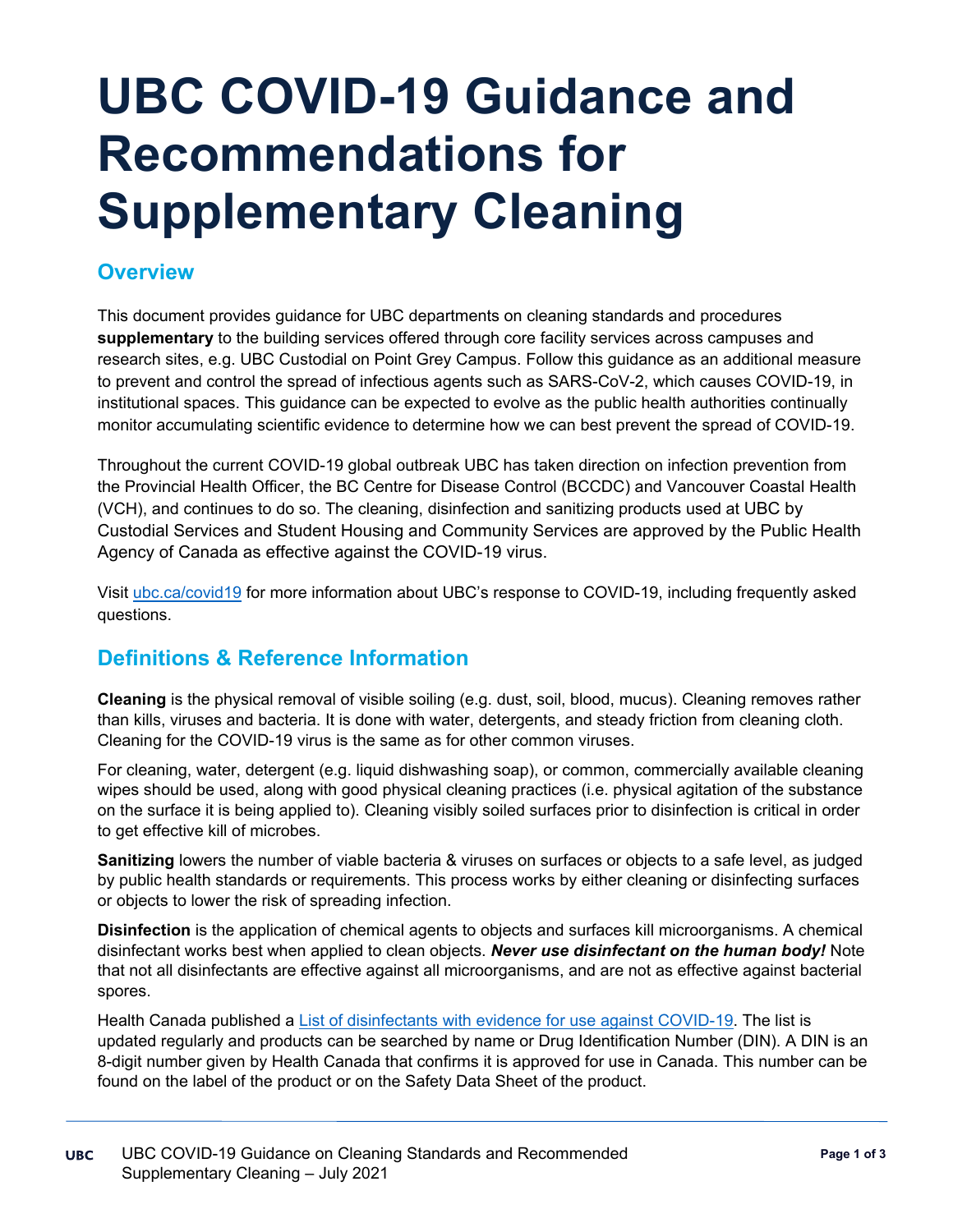A visibly dirty surface should be cleaned BEFORE being disinfected (unless otherwise stated on the product).

A few common disinfectant products (or prepared solutions) are highlighted here:

- 70% (or greater) alcohol solutions
- Dilute bleach solutions (1 bleach : 10 water) Do not use in carpeted rooms or on fabric.
- Chlorox disinfection products
- Cavicide / Caviwipes
- Spray nine
- Lysol Multi-Surface Cleaner
- Chlorox hydrogen peroxide cleaner disinfectant
- Disinfectant Fantastik All Purpose Cleaner
- Scrubbing Bubbles Disinfectant Bathroom cleaner

**Contact time** is an important parameter in the process. It is the amount of time that a disinfectant must be in contact with a surface to effectively disinfect it. Information on contact time will be found in the instructions for use, either on the packaging or on supplementary information (online). Allowing the chemical to sit on the surface ensures that the approved disinfectant has the needed amount of time to effectively sanitize the surface.

Current evidence shows that the ability of COVID-19 to survive on surfaces is dependent on the surface type and the environmental conditions. The virus is believed to survive only a few hours on paper and cardboard but may live up to 3 days on metals and plastics.

Follow standard safety procedures when using cleaners/disinfectants and wear recommended PPE (personal protective equipment) as directed on the label. Avoid the purchase of products with artificial scents to prevent irritation or allergic reaction by occupants living with chemical sensitivities.

## **Cleaning of UBC spaces**

UBC Vancouver is home to multiple campuses (Point Grey & Robson Square), several hospital sites, and research centres. The procedures and service providers will vary across these sites.

On Point Grey Campus, UBC Building Operations cleans public spaces and sanitizes high touch areas daily. For further information, visit [UBC Building Operations.](https://buildingoperations.ubc.ca/business-units/building-services/custodial/) Service provision for other campuses and sites will be through a different provider and the procedure may vary. Contact your local building management at these sites for confirmation of scheduling and details of the cleaning procedure implemented.

On UBC Point Grey campus, hand-sanitizing stations located at the main entry for each building (where building's name signage is located) are refilled by Building Operations.

While local building services are working hard to ensure that high contact areas like door handles, handrails and faucets are cleaned regularly throughout the day, some individuals/departments may wish to supplement this by procuring cleaning supplies to sanitize common contact areas within their spaces more frequently. The supplementary cleaning protocol may usefully target common use meeting rooms, workstations, and items that are touched by multiple people on a daily basis.